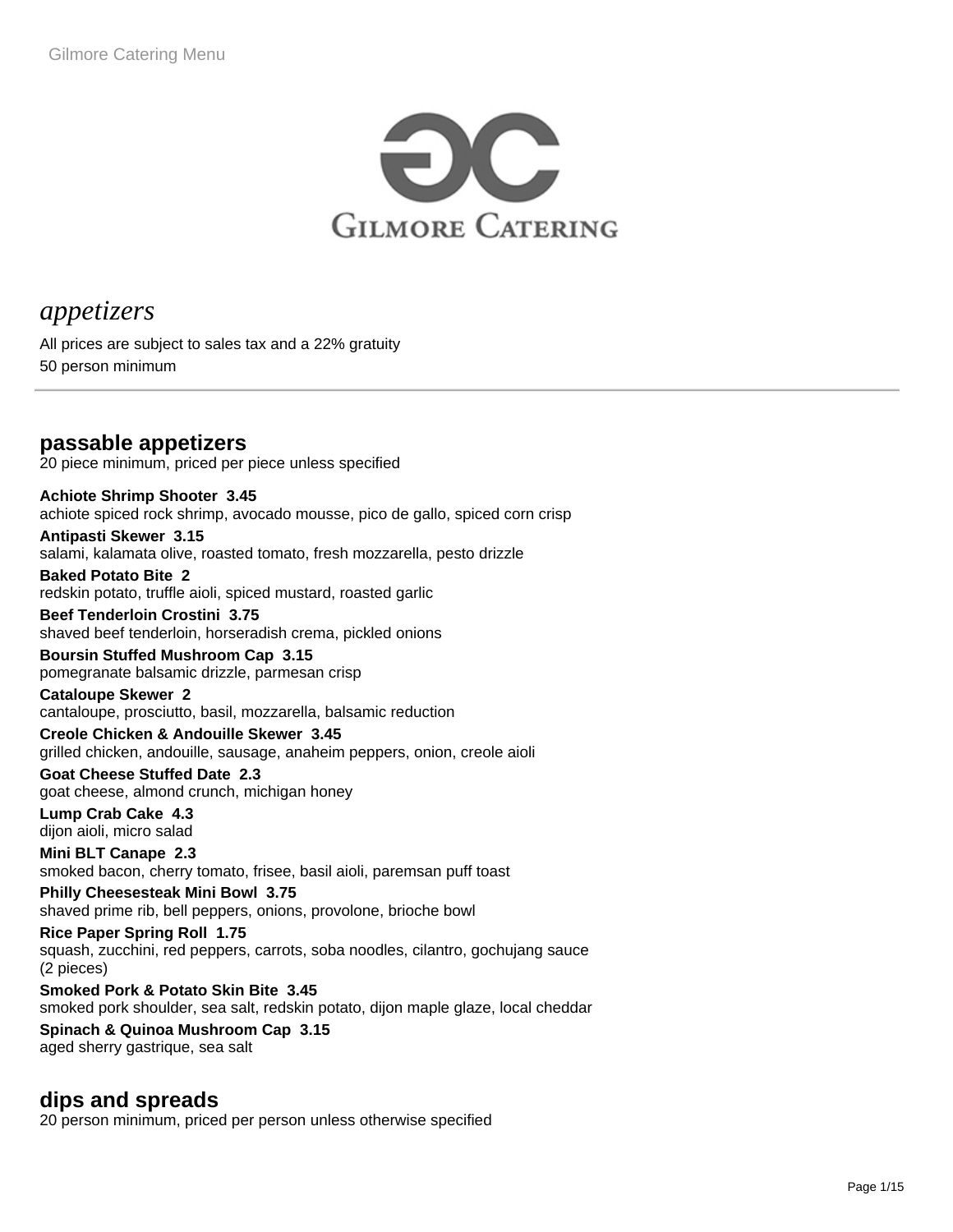### **Grape Tomato Bruschetta 2.85**

fresh mozzarella, fresh basil, extra virgin olive oil, balsamic reduction, ciabatta crostini

**Spinach Artichoke Dip 3.15** herb toasted pita bread (available gluten-free upon request)

**Tex Mex Trio 2.85** house guacamole, pico de gallo, black beans & corn salsa, tortilla chips

### **display boards**

20 person minimum, priced per person unless otherwise specified

**Farm Market Crudite 3.45** carrots, celery, radishes, grape tomatoes, cauliflower, broccoli, cucumbers, charred scallion hummus, veggie dip

**Fruit Board 3.45**

cantaloupe, honeydew, golden pineapple, watermelon, fresh berries

### **Local Charcuterie Board 6.6**

local summer sausages, salami, cured meats, house bread and butter pickles, cornichons, sharp mustard, housemade spent grain crackers

#### **Local Michigan Cheese Board 5.45**

assorted michigan cheeses, seasonal jam, housemade spent grain crackers, dried fruits (available gluten-free)

### **interactive stations**

priced per person

### **Latin American Station 19.55**

chicken adobo, ground beef, roasted corn & cauliflower, black beans, flour tortillas, crispy tostadas, cilantro, salsa verde, fire-roasted salsa, chihuahua cheese, jalapenos, onions, lime wedges, guacamole, pico de gallo, tortilla chips

#### **Pasta Station 24.15**

multi-colored tortellini, farfalle, cavatappi, traditional marinara sauce, alfredo, spicy rose sauce, grilled chicken, italian sausage, sauteed vegetables, parmesan cheese, garlic bread, farm greens, salad, tomatoes, ranch, balsamic vinaigrette (add vegan meatballs for 2 per person)

### **stationed appetizers**

20 person minimum, priced per person unless otherwise specified

**Asian Ginger Chicken Satay 3.15** sweet chili sauce, scallions, cilantro

**Barbecue Meatballs 3.15** traditional barbecue sauce (2 pieces per order)

**Beef Slider 3.45** bread & butter pickles, dijon, heinz ketchup, farm country cheddar, hawaiian roll

**Detroit Tailgater Pigs In A Blanket 3.15** all-beef hot dog, puff pastry, detroit chili, shaved pickles, mustard

**Four Cheese Macaroni Crock 3.45** crispy bacon

**Garlic Parsley Shrimp Cocktail 3.75** gingered cocktail sauce, lemon wedge

**Root Beer Barbecue Pulled Pork Slider 3.45** classic slaw, crispy onions, hawaiian roll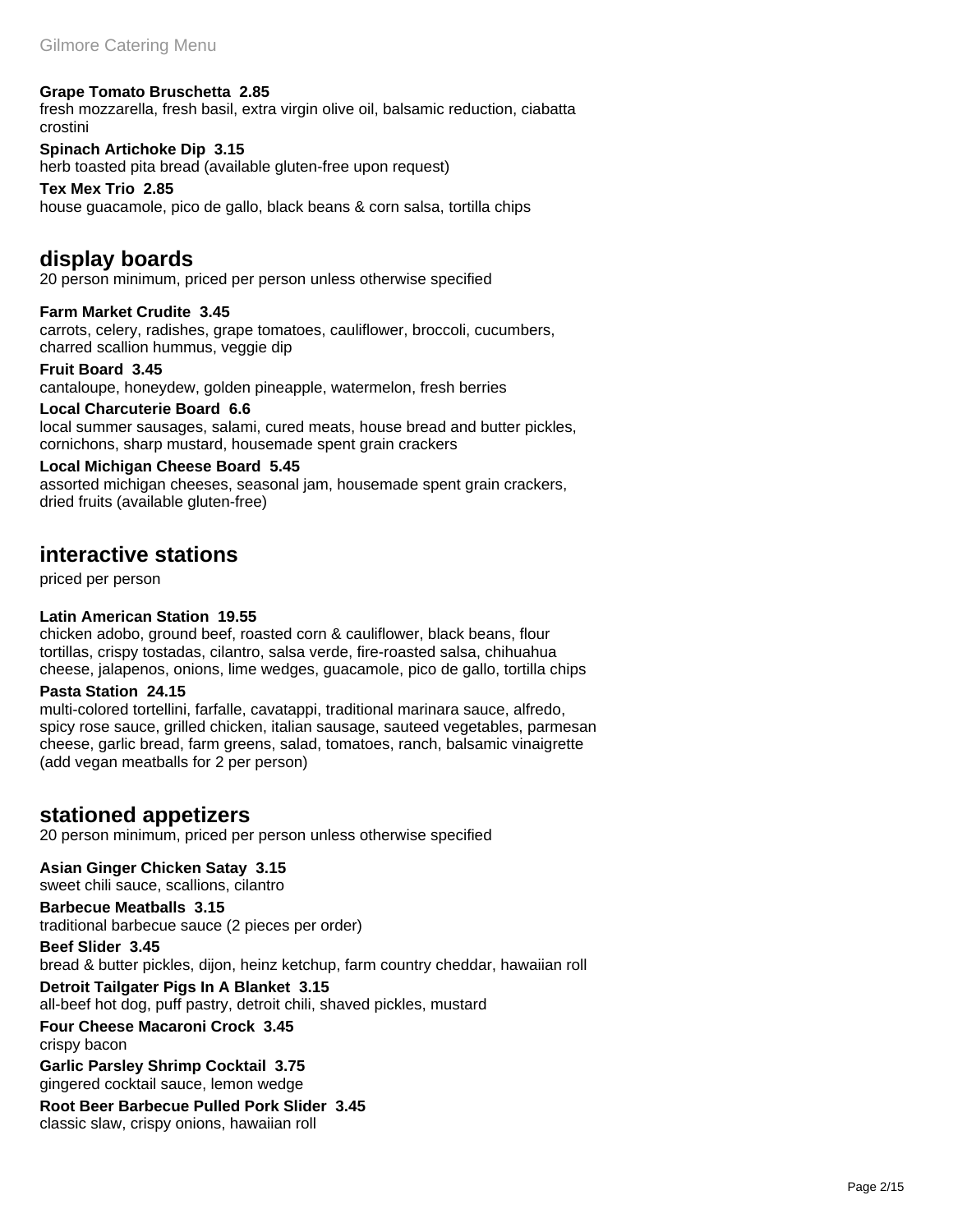#### **Steak & Potato Skewer 3.45**

marinated beef, baby potato, bell pepper, honey balsamic

# *plated*

Select additional entrees for 3.5 each, all prices are subject to sales tax and 22% gratuity 50 person minimum, includes house spent grain rolls & butter, ask about our combination dinner selections

## **plated salads**

**Baby Farm Wedge Salad 2.6** baby iceberg lettuce wedge, shredded carrots, radish coins, cucumbers, grape tomatoes, lemon vinaigrette

### **Caesar Wedge Salad 3.15**

baby romaine heart wedge, shaved parmesan reggiano, herb croutons, red onion ribbons, house caesar

**Caprese Salad 3.75** wonder gem cherry tomatoes, perlini mozzarella, basil, baby greens, balsamic reduction, sea salt, extra virgin olive oil

**Cherry Walnut Salad 3.45** bouquet of baby farm lettuces, rothkase buttermilk bleu cheese, red onion ribbons, spiced walnuts, dried michigan cherries, extra virgin olive oil, balsamic reduction

**plated entrees**

includes choice of two sides

**7oz Creekstone Natural Prime Baseball Sirloin \$MP** house demi

**7oz Grilled Caprese Chicken 20.7** sliced roma tomatoes, fresh mozzarella, pesto, balsamic reduction

**7oz Grilled Chicken Mostarda 21.85** local bacon lardons, apricot & michigan cherry mostarda

**7oz Herb Roasted Balsamella Chicken 20.75** boursin bream sauce, sauteeed mushrooms

**8oz Block Cut New York Strip \$MP** balsamic onions & peppercorn demi

**8oz Creekstone Natural Beef Tenderloin \$MP** madeira demi

**8oz Single Bone Braised Short Rib \$MP** pan sauce demi

**Peptia Pesto Atlantic Salmon \$MP** tomato caper relish

### **plated vegetarian entrees**

sides are 2.5 per person

**Cauliflower Steak & Quinoa Bowl 21.85**

asian spiced cauliflower, red quinoa, diced seasonal vegetables, spinach, kalbi sauce, sweet chili sauce, scallions **Portobella & Asiago Ravioli 24.15**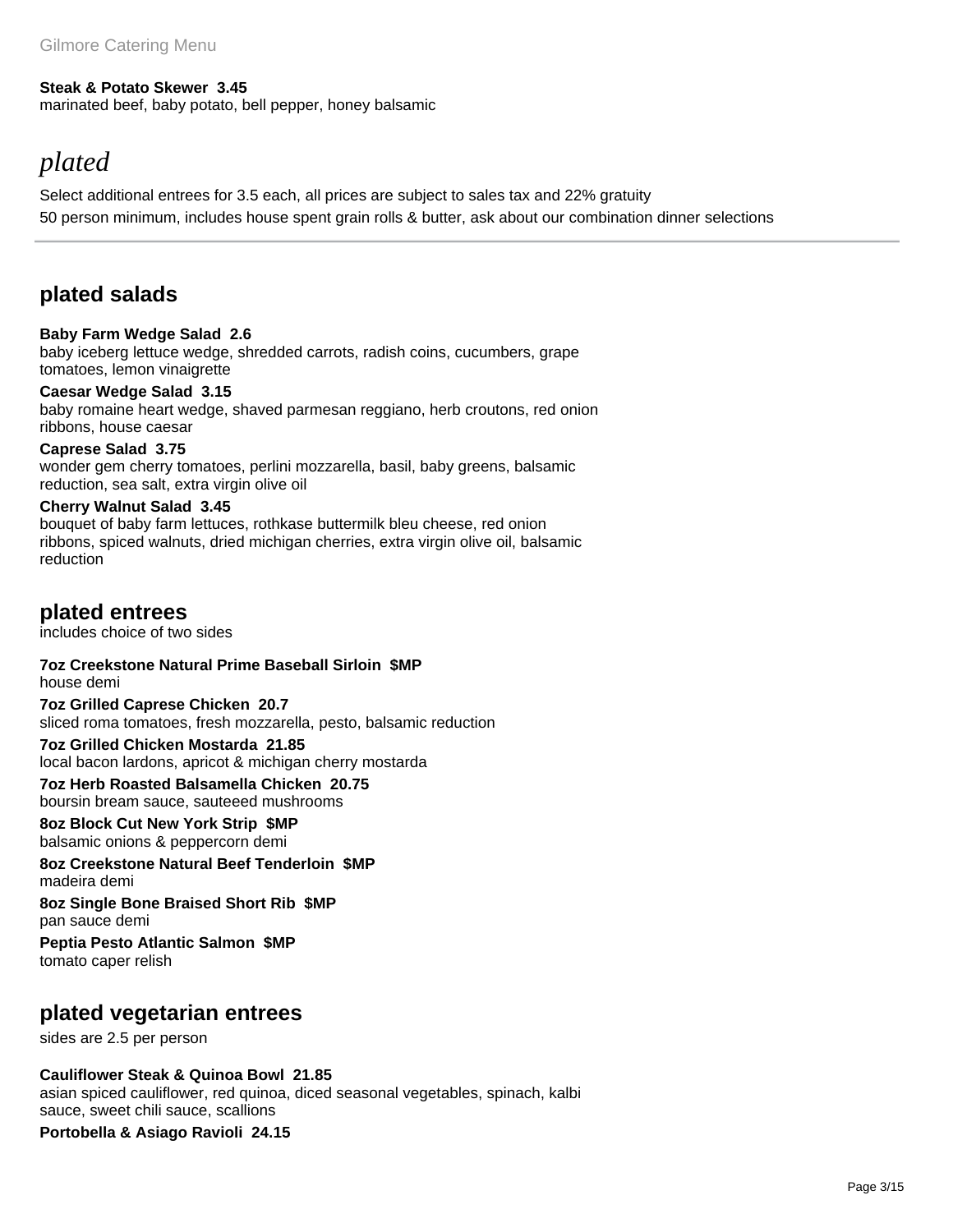#### sun-dried tomato sauce

**plated sides** choice of two sides with your plated entree selection

**Beemster's Gouda Scalloped Potatoes** 

**Garlic & Chive Mashed Potatoes Herbed Yukon Medallions** 

sea salt, rosemary, oregano **Roasted Asparagus** 

lemon butter

**Roasted Broccolini**  herb butter

**Roasted Rainbow Carrots**  michigan honey glaze, herb oil

**Sauteed Green Beans**  basil butter

**Seasonal Root Vegetables**  beets, carrots, turnips, rutabagas, radishes, parsnips, caramelized onions **Vegetable Rice Pilaf** 

# *buffet*

Option 1: two salads, two sides, one entree 25 Option 2: one salad, two sides, two entrees 27 Option 3: two salads, two sides, two entrees 29 Family Style: add 3 per person Additional Entrees 4.5 each Additional Sides 2.5 each All prices are subject to sales tax and 22% gratuity 50 person minimum for all menus, includes house spent grain rolls and butter

# **buffet salads**

### **Baby Farm Greens Salad**

baby farm lettuce, shredded carrots, radish coins, cucumbers, grape tomatoes, lemon vinaigrette

### **Caprese Salad**

wonder gem cherry tomatoes, perlini mozzarella, basil, baby farm lettuce, balsamic reduction, sea salt, extra virgin olive oil

### **Cherry Walnut Salad**

baby farm lettuces, buttermilk bleu cheese, red onion ribbons, candied walnuts, dried michigan cherries, extra virgin olive oil, balsamic reduction

#### **Chopped Caesar Salad**

chopped romaine, shaved parmesan-reggiano, herb croutons, red onion ribbons, house caesar dressing

# **buffet entrees**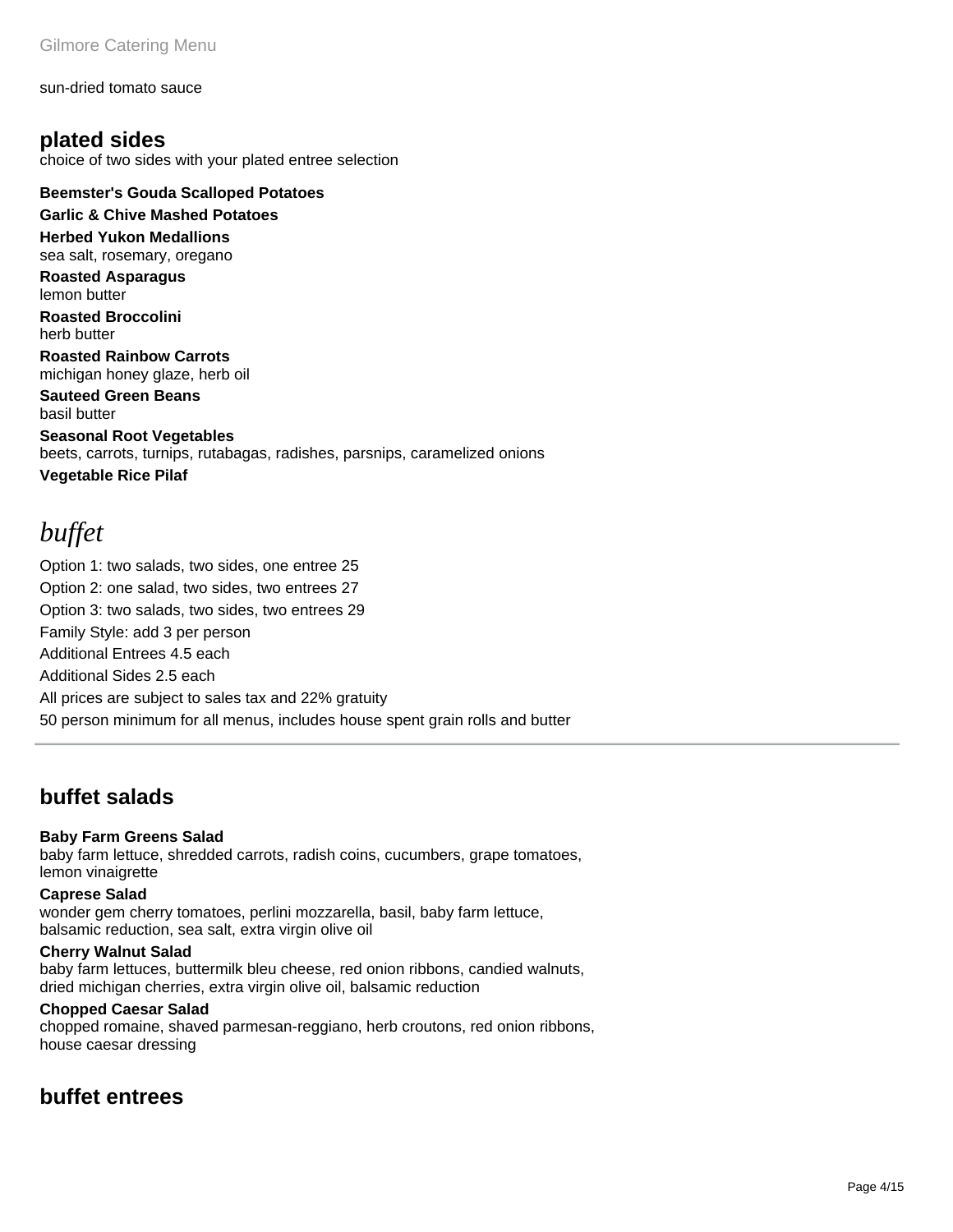**Amber Ale Braised Pot Roast**  natural gravy, mirepoix

**Four Cheese Macaroni & Cheese**  colby jack, american, gruyere, gouda, parmesan bread crumbs

**Grilled Chicken Mostarda**  local bacon lardons, apricot & michigan cherry mostarda

**Herb Roasted Balsamella Chicken**  boursin cream sauce, sauteed mushrooms

**Pepita Pesto Atlantic Salmon**  tomato caper relish (add 2 per person)

**Portobella & Asiago Ravioli**  sun-dried tomato sauce

**Smoked Local Pork Shoulder**  barbecue sauce

## **buffet sides**

**Beemster's Gouda Scalloped Potatoes Garlic & Chive Mashed Potatoes Herbed Yukon Medallions**  sea salt, rosemary, oregano **Roasted Asparagus**  lemon butter **Roasted Broccolini**  herb butter **Roasted Rainbow Carrots**  michigan honey glaze, herb oil **Sauteed Green Beans**  basil butter **Seasonal Roasted Root Vegetables**  beets, carrots, turnips, rutabagas, radishes, parsnips, caramelized onions

**Vegetable Rice Pilaf** 

# **buffet chef attended carving stations**

**Beef Tenderloin add 10 per person** demi glace, horsey sauce **Dijon Pork Tenderloin**  pork demi, seasonal chutney **Smoked Beef Brisket add 4 per person** house barbecue and carolina sauces

# *desserts*

All pricing is per person unless otherwise noted, all prices are subject to sales tax and 22% gratuity 50 person minimum applies

# **plated desserts**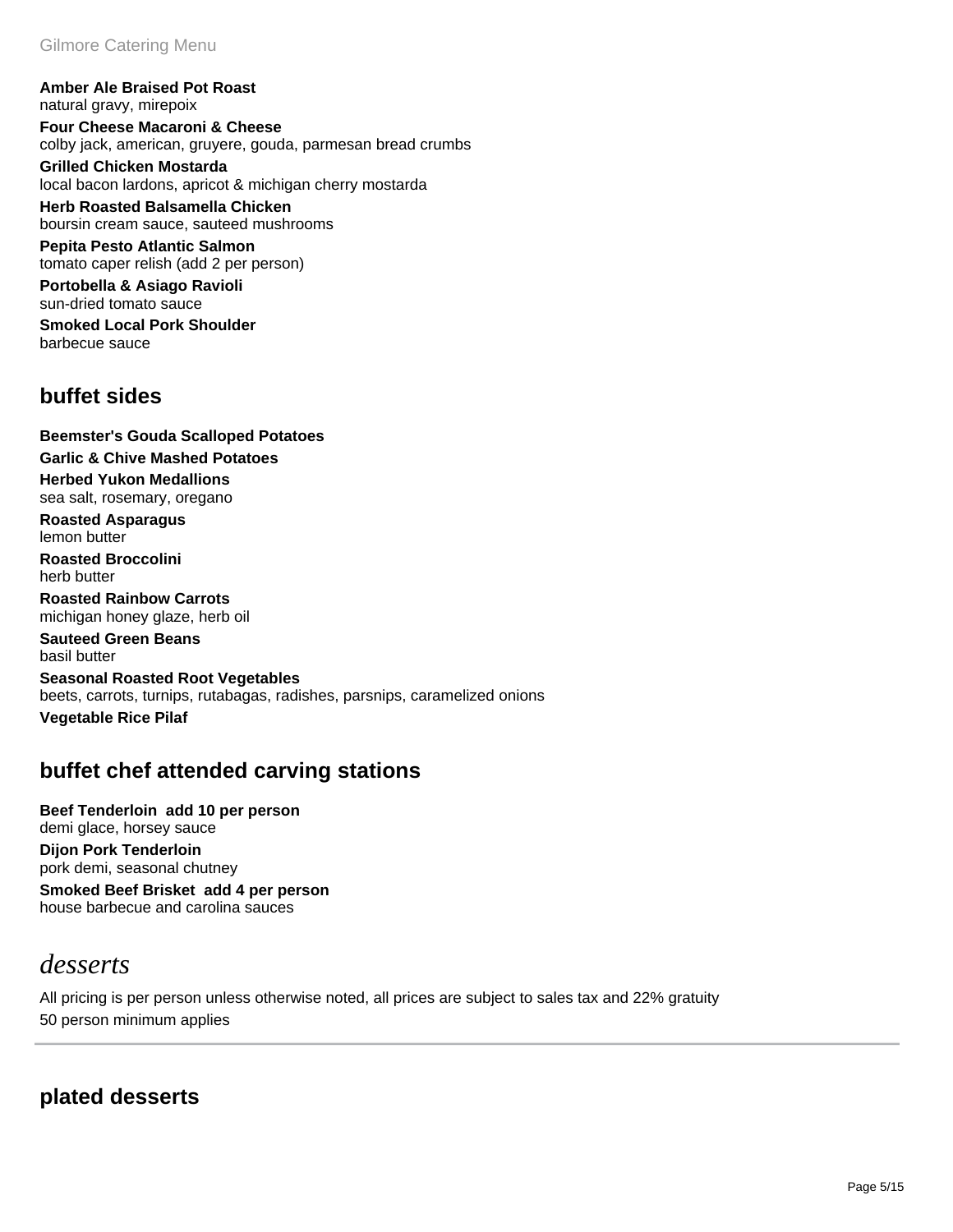### **Flourless Chocolate Torte 5**

berry reduction, creme anglaise

**Gilmore New York Style Cheesecake 5** berry sauce, chocolate curl, whipped fromage **Key Lime Pie 5**

 whipped cream, graham cracker crust **Peanut Butter Cup Tart 5** peanut butter cream, chocolate ganache, spiced whipped fromage, peanut butter cup crumbs

### **mini dessert shooters**

2.5 each suggested 2 per guest

**Key Lime Shooter**  key lime custard, graham cracker crumble, cilantro whipped cream

**Peanut Butter Cup Shooter**  dark chocolate, peanut butter cream, crushed peanuts, peanut butter cup crumble

**Strawberry Shortcake Parfait**  spiced shortbread cookie crumble, fresh berries, basil syrup

## **mini dessert tartlets**

2.5 each suggest 2 per person

 **Mini Flourless Chocolate Cake**  seasonal berry reduction, creme anglaise pipette

**Mini Key Lime Tartlet**  whipped cream

**Mini New York Style Cheesecake**  seasonal berry sauce, chocolate straw

### **Peanut Butter Cup Tartlet**

peanut butter cream, chocolate ganache, spiced whipped fromage, peanut butter cup crumbs

### **cookies**

2 each 2 dozen minimum order per item

**Chocolate Chip Cookie** 

**Monster Cookie**  coconut, cherries, chocolate, walnuts

## **dessert action stations**

### **Attended Flambe Station 7**

choice of bananas foster, cherries jubilee, peach melba, brandied apples, or island pineapple, with vanilla bean gelato (add an additional selection for .75 per person)

### **Chef's Assorted Mini Station 5**

two pieces per person, tartlets, cookies, brownies and shooters

**Fruit Cobbler 5**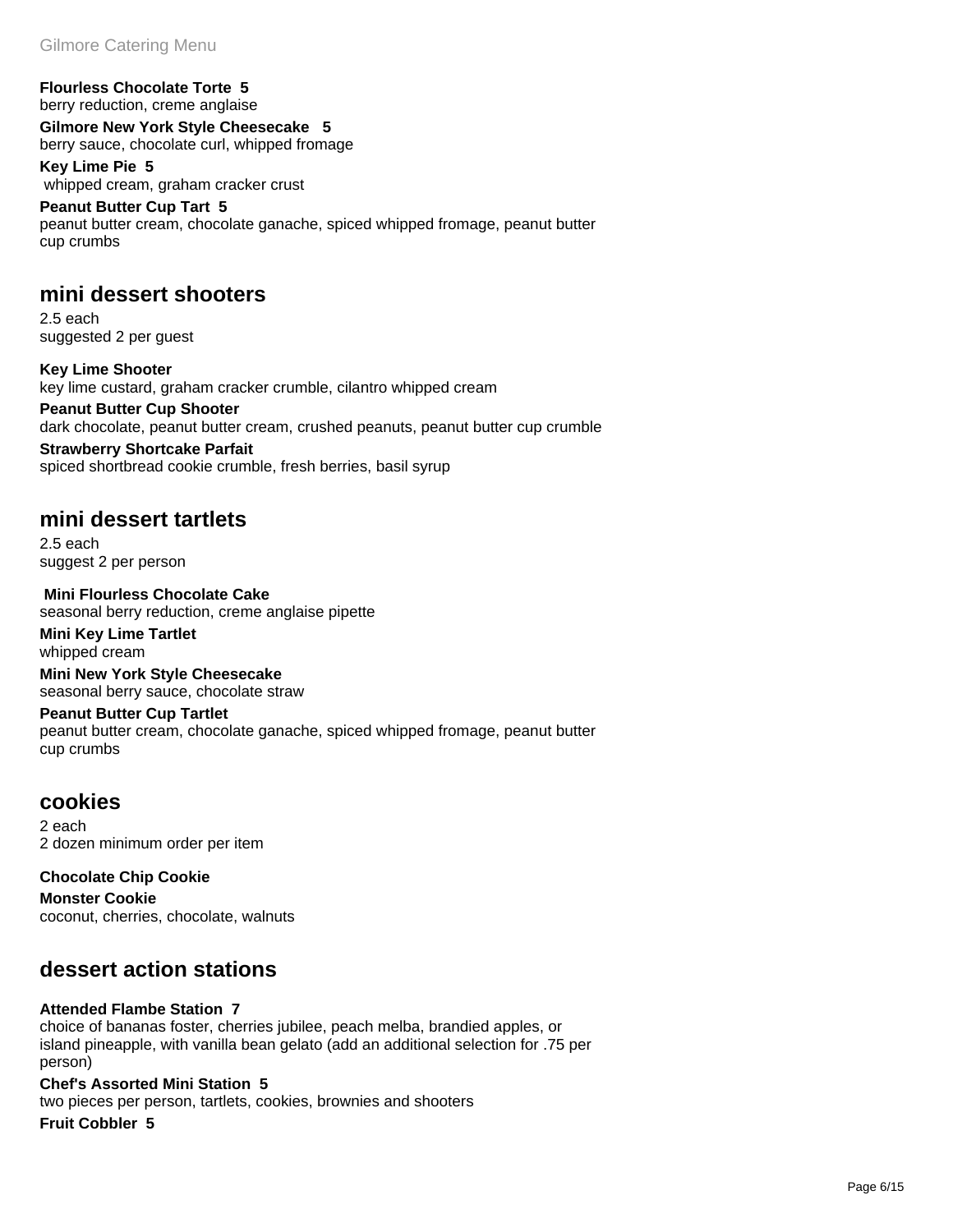seasonal warm fruit cobblers, rolled oat crumble, whipped cream (add palazzolo's gelato for 2.5 per person)

**Make Your Own Shortcake Bar 5** strawberries, blueberries, peaches, almond cake, buttermilk biscuits, whipped cream (add palazzolo's gelato for 2.5 per person)

**Make Your Own Sundae Bar 6** vanilla bean gelato, hot fudge, caramel, crushed candy bars, cherries, sprinkles, bananas, crushed nuts

# **bars and brownies**

2 each 2 dozen minimum order per item

**Almond Coconut Bar House Brownie**  chocolate ganache frosting

# *barbecue*

Grill rental added to final bill when applicable, pricing per person unless otherwise specified, all prices are subject to sales tax and 22% gratuity

50 person minimum, prepared on-site between June and September, pending weather, includes two entrees, three sides, jalapeno cornbread biscuits, lemonade

# **family picnic barbecue**

19.20 per person, additional entrees are 4 per person

**4-1 Beef Franks Black Bean Burgers Frank's Beer Braised Brats**  peppers & onions

**Gilmore Steak Burgers Marinated Chicken Breasts**  barbecue

# **smoked and grilled barbecue**

20.40 per person, additional entrees are 6 per person includes house barbecue sauce & carolina barbecue sauce

**Grilled & Carved Tri-Tip Sirloin add 4 per person Smoked & Carved Beef Brisket add 7 per person Smoked 8-Piece Chicken Smoked Pork Shoulder** 

### **wood fired pizza cart**

\$14 per pizza (50 pizza minimum / 150 pizza max), 400 culinary fee applies choice of 3 meats, 2 sauces and 7 toppings, outdoor venues only

### **Meats**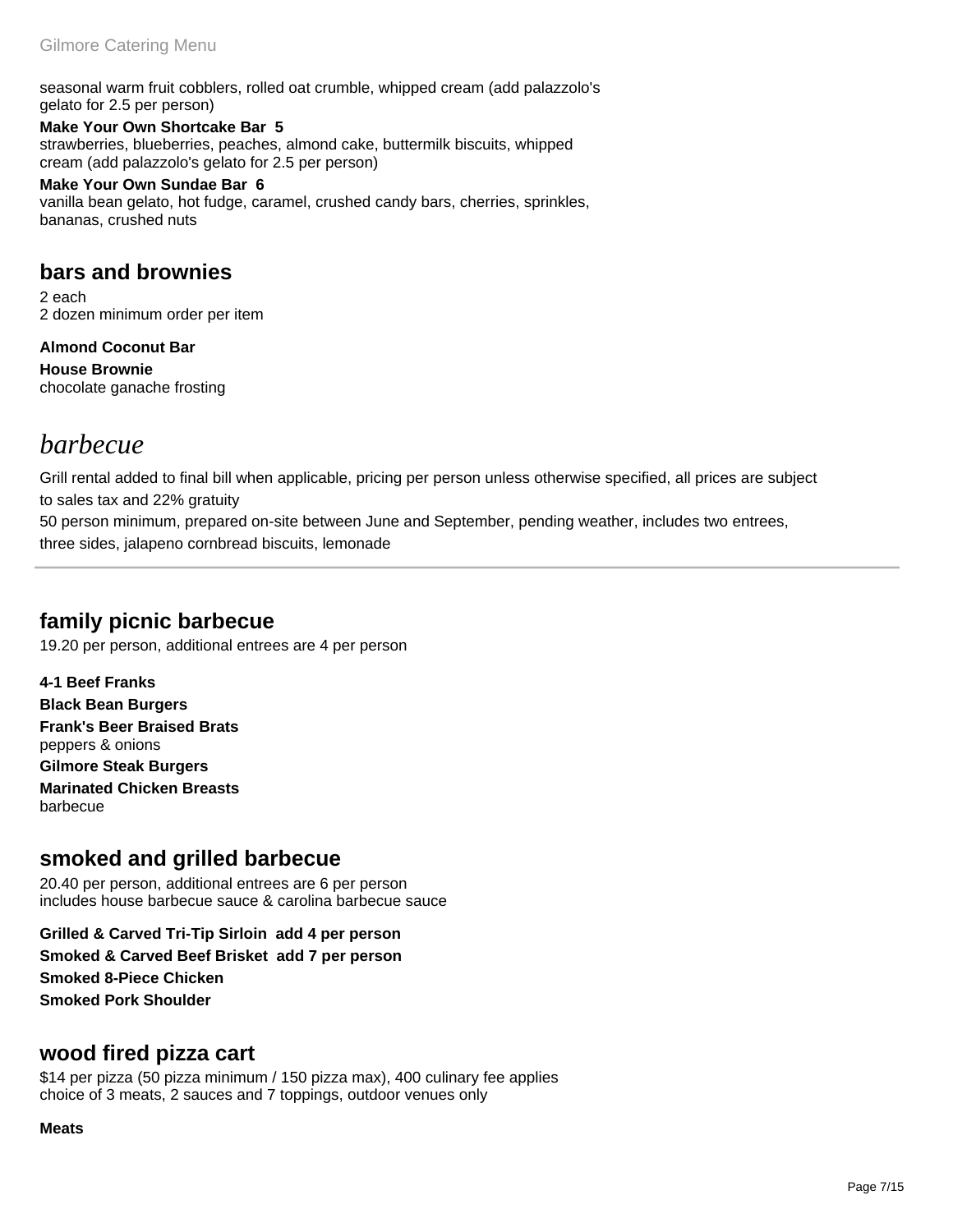pepperoni, italian sausage, andouille, grilled chicken breast, bacon, pulled pork, sugar-cured ham

#### **Sauces**

rustic tuscan red sauce, basil pesto, chipotle barbecue, garlic herb oil, alfredo

### **Toppings**

fresh spinach, green peppers, cremini mushrooms, red onions, basil, fresh tomato, pineapple, black olives, slow-roasted tomatoes, roasted garlic, fresh asparagus, artichokes (add .50 per person), fresh mozzarella (add .50 per person)

# **whole local pig roast barbecue**

20.40 per person + 150 smoker rental fee 20.40 person minimum

**Cornbread Biscuits Fruit Salad Local Pork Butts**  slow roasted **Mac & Cheese Molasses Baked Beans Smoked Chicken Thighs add 2.5 per person**

### **barbecue salads**

additional salads are 2.5 per person each

### **Caprese Salad**

grape tomatoes, mozzarella, basil, arugula, balsamic reduction, extra virgin olive oil

### **Cherry Walnut Salad**

baby lettuces, buttermilk bleu cheese, red onion ribbons, dried cherries, spiced walnuts, balsamic reduction, extra virgin olive oil

#### **Farm Greens Salad**

field greens, carrot & radish shreds, cucumbers, grape tomatoes, lemon chive vinaigrette

**Fresh Fruit Salad**  fresh melons, pineapple, local berries, grapes

#### **Garden Pasta Salad**  fresh garden vegetables, cavatappi, local cheese, light vinaigrette

**Summer Tomato & Cucumber Salad**  tomatoes, cucumbers, red onions, toasted caraway, greens, light vinaigrette

### **barbecue sides**

additional sides are 2.5 per person each

### **Baked Four Cheese Macaroni & Cheese**

### **Beemster's Gouda Scalloped Potatoes**

**Grilled Vegetable Platter**  asparagus, zucchini, squash, bell peppers, green peppers, red onion, basil butter **Molasses Baked Beans** 

Page 8/15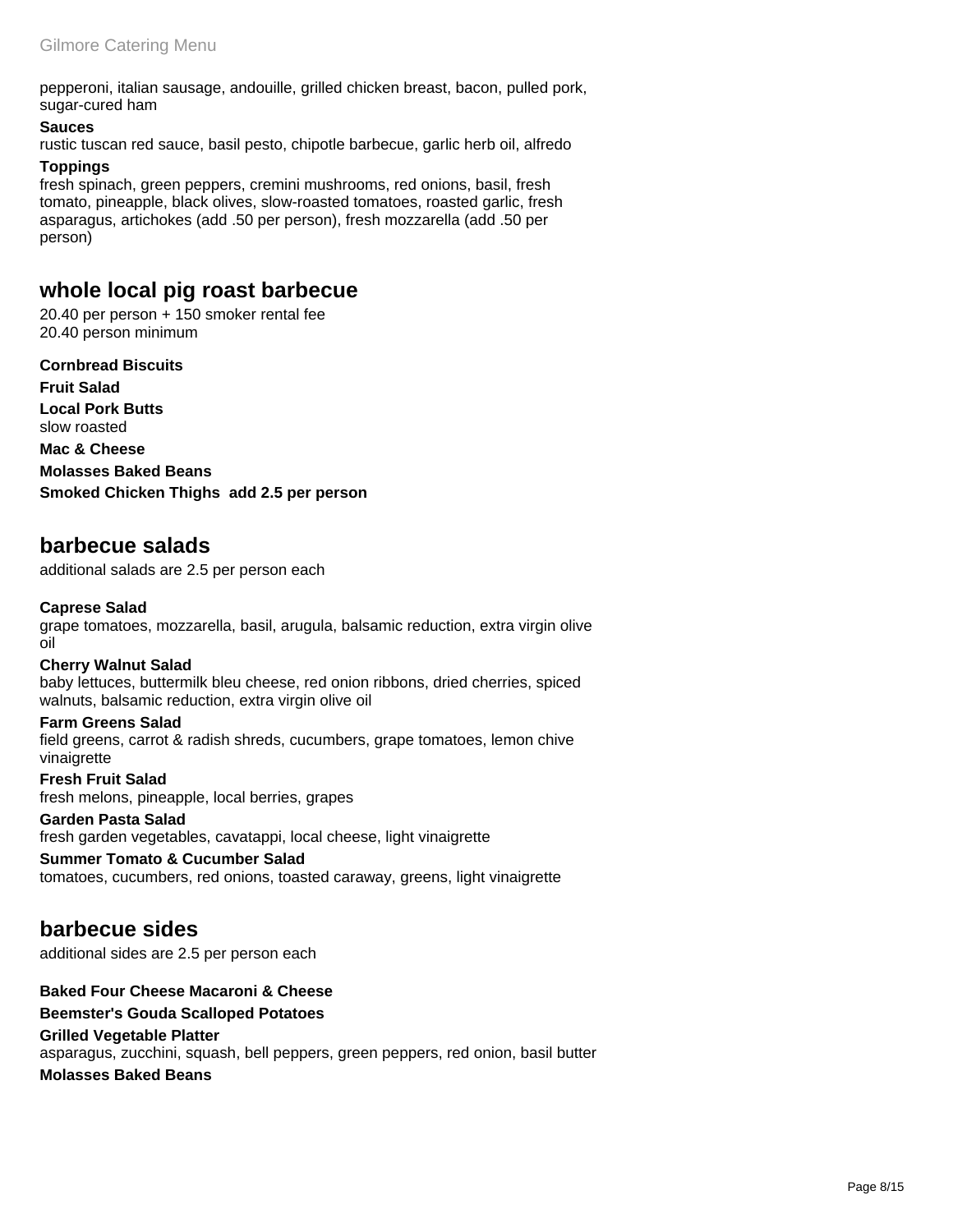# *lunch*

All pricing is per person unless otherwise noted, all prices are subject to sales tax and a 22% gratuity. Available before 3pm monday through friday, 50 person minimum applies

### **plated lunch entrees**

includes a farm wedge salad, rolls, and choice of two sides

### **Grilled 6oz Creekstone Natural Prime Baseball Sirloin 21** house steak sauce

**Natural 5oz Chicken & Local Bacon Lardons 18** apricot cherry mostarda

**Pepita Pesto 6oz Atlantic Salmon 21** tomato caper relish

# **deli style platter lunches**

### **Classic Build Your Own Deli Platter 15**

roasted beef, sugar-cured ham, turkey, assorted farm country sliced cheeses, lettuce, tomatoes, shaved onions, bread-and-butter pickles, fresh baked sliced bread, pasta salad, sun chips, fresh chocolate chip cookies

### **Sandwich Platter 15**

choice of 2 wraps or chef's combination platter, includes pasta salad, sun chips, cookie tray (2 per person)

### **working lunches**

**Boxed Sandwich Lunches 10** half sandwich, pasta salad, sun chips, house chocolate chip cookie

# **boxed lunch entree salad**

10 each includes cookies

**Chef's Cobb Salad**  baby greens, tomatoes, buttermilk bleu cheese, avocado, bacon bits, sliced turkey, red wine vinaigrette

### **Grilled Chicken Caesar Salad**

grilled chicken, romaine, red onion ribbons, herb croutons, shaved parmesan, hours caesar salad

### **Southwestern Salad**

chopped romaine, grilled spiced chicken, avocado, pico de gallo, chihuahua cheese, crispy tortilla strips, chipotle ranch dressing

### **napa boxes**

10 each

**Light Lunch**  shaved chipotle roasted turkey, red grapes, local brie, farm carrots, hummus, spent grain flatbread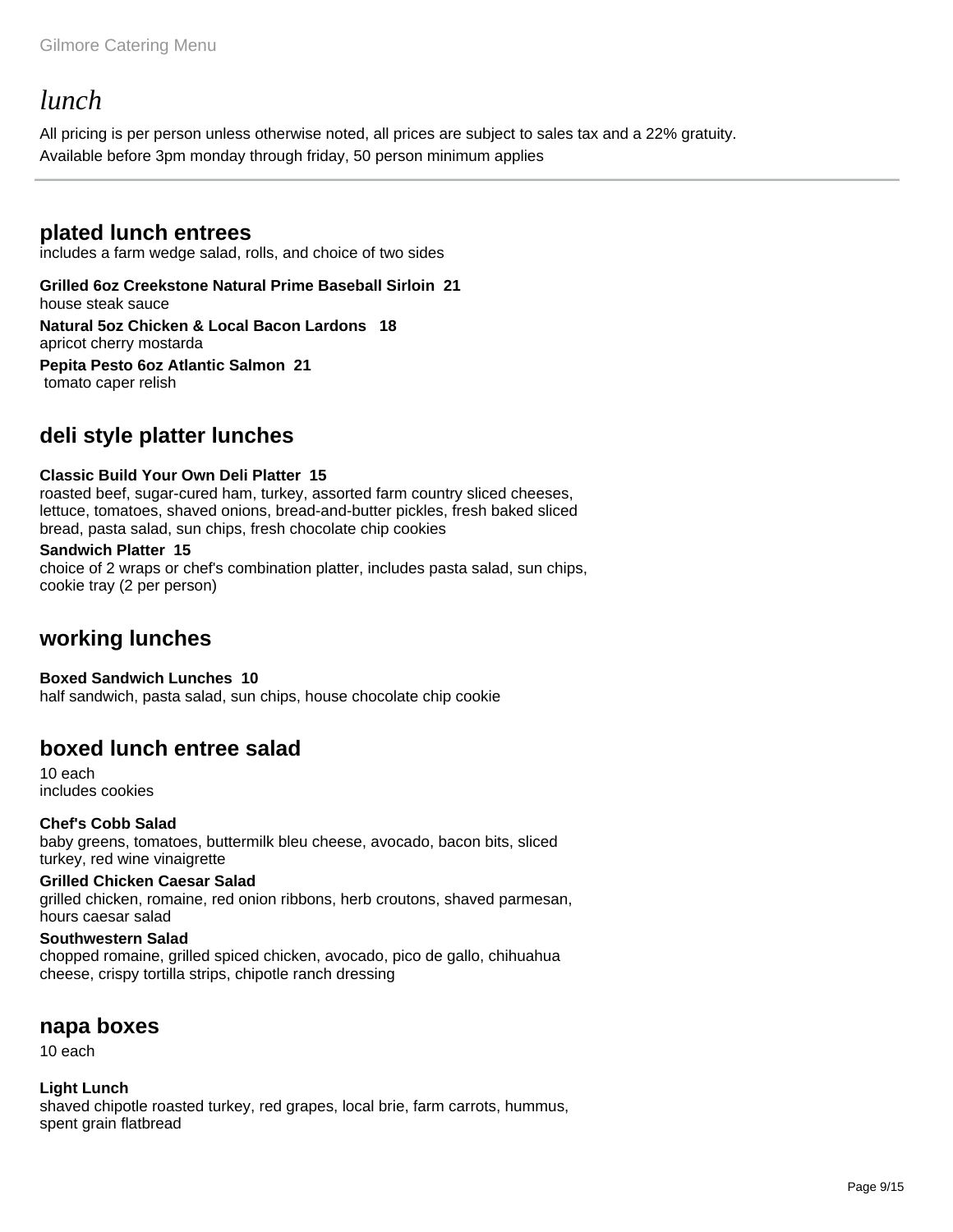#### **Power Pack Lunch**

grilled natural chicken breast, broccoli salad, lentil salad, whipped feta, candied nuts, spent grain flatbread

### **wraps and sandwiches**

add \$2 for gluten free bread

**Chicken Caesar Wrap**  romaine, parmigiano reggiano red onion, croutons, house caesar dressing **Classic Shaved Beef Hoagie** 

provolone, romaine, caramelized onions, tomatoes, horsey aioli, hoagie roll

#### **Curried Chicken Salad Wrap**  field greens, spinach wrap

#### **Seasonal Roasted Vegetable Wrap**

seasonal roasted vegetables, pepita & kalamata tapenade, balsamic reduction, tomato, arugula

**Shaved Ham & Cheese** 

sugar cured ham, gouda, sharp mustard, shaved apple salad, local sourdough

### **TBA**

smoked turkey breast, applewood-smoked bacon, avocado, provolone, arugula, pesto aioli, local sourdough

# *breakfast*

All pricing is per person unless otherwise specified, all prices are subject to sales tax and 22% gratuity 50 person minimum

# **cold breakfast buffets**

### **Continental 7.5** assorted pastries, bagels, cream cheese, preserves, grapes, bananas

#### **Healthy Breakfast 8.5**

yogurt, granola, sliced fresh fruit, healthy muffins, whole grain bagels, cream cheese, preserves, michigan cherry and walnut oatmeal

# **breakfast hot buffet**

### **Beer Lover's Breakfast 14**

denver style egg scramble, spent grain waffles, maple syrup, biscuits & local sausage gravy, breakfast potatoes, bacon, doughnuts

#### **Hearty 13**

sliced fruit platter, scrambled eggs, breakfast potatoes, muffins; choice of sugar ham, applewood smoked bacon or apple maple sausages

### **attended breakfast stations**

add to any hot breakfast buffet for an additional 6 per person

### **Belgium Waffles 7**

fresh macerated berries, warm peaches, blueberry topping, michigan maple syrup, whipped cream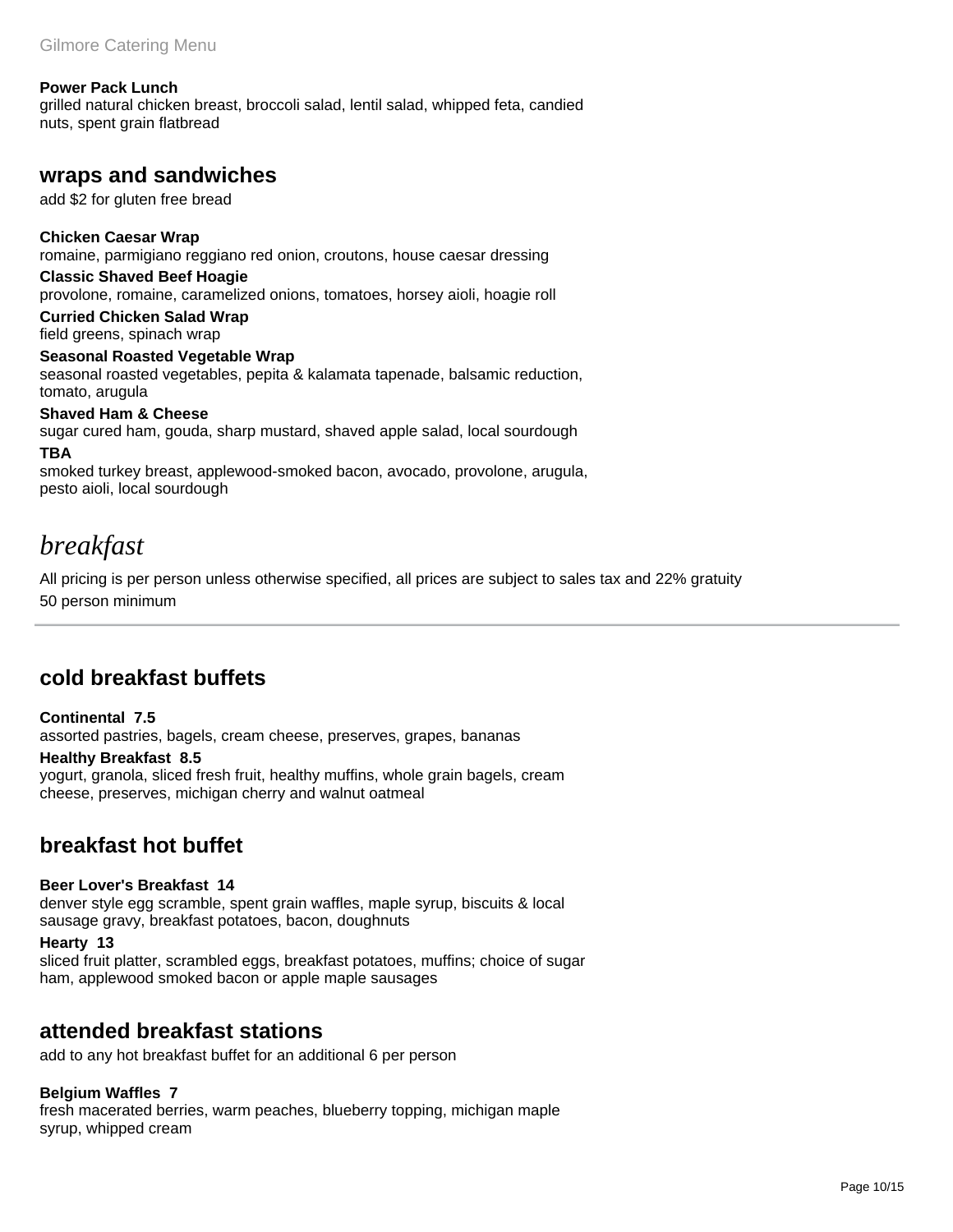**Omelet Station 9** made-to-order omelets, an assortment of classic omelet fillings

### **a la carte beverages**

priced per person

**Bottled Iced Tea 3.5 each Bottled Water 1.5 each Canned Soda 2 each Coffee 1.75 per person Hot Tea 1.75 per person Juice 2 per person Red Bull 3.5 each S.Pellegrino 3.5 each**

# *hosted bar*

All prices are subject to sales tax and a 22% gratuity, \$25 per hour bartender fee applies, estimated 1 bartender needed per 100 guests, minimum 4 hours charged per bartender, \$75 tapping fee if more than two types of kegs are requested

Must be 21 years of age or older to be served, valid ID required, specific items may be ordered by request, prices will vary, 50 person minimum

# **bottled beer**

priced per bottle

**Domestic 4** miller lite, bud light, coors light **Imported 5** amstel light, heineken, corona **Local Microbrews 6** seasonal assortment

**Spiked Seltzers 6** assorted white claw flavors, assorted perrin clear coast flavors

# **draft beer**

priced per half barrel (150 glasses)

**B.O.B.'s Brewery Microbrews 250** crimson king amber, full on ipa, space boy stout, blondie pale ale

**Domestic 200** miller lite, bud light, coors light, budweiser

**Local Microbrews 300** seasonal offerings

# **liquor**

priced per liter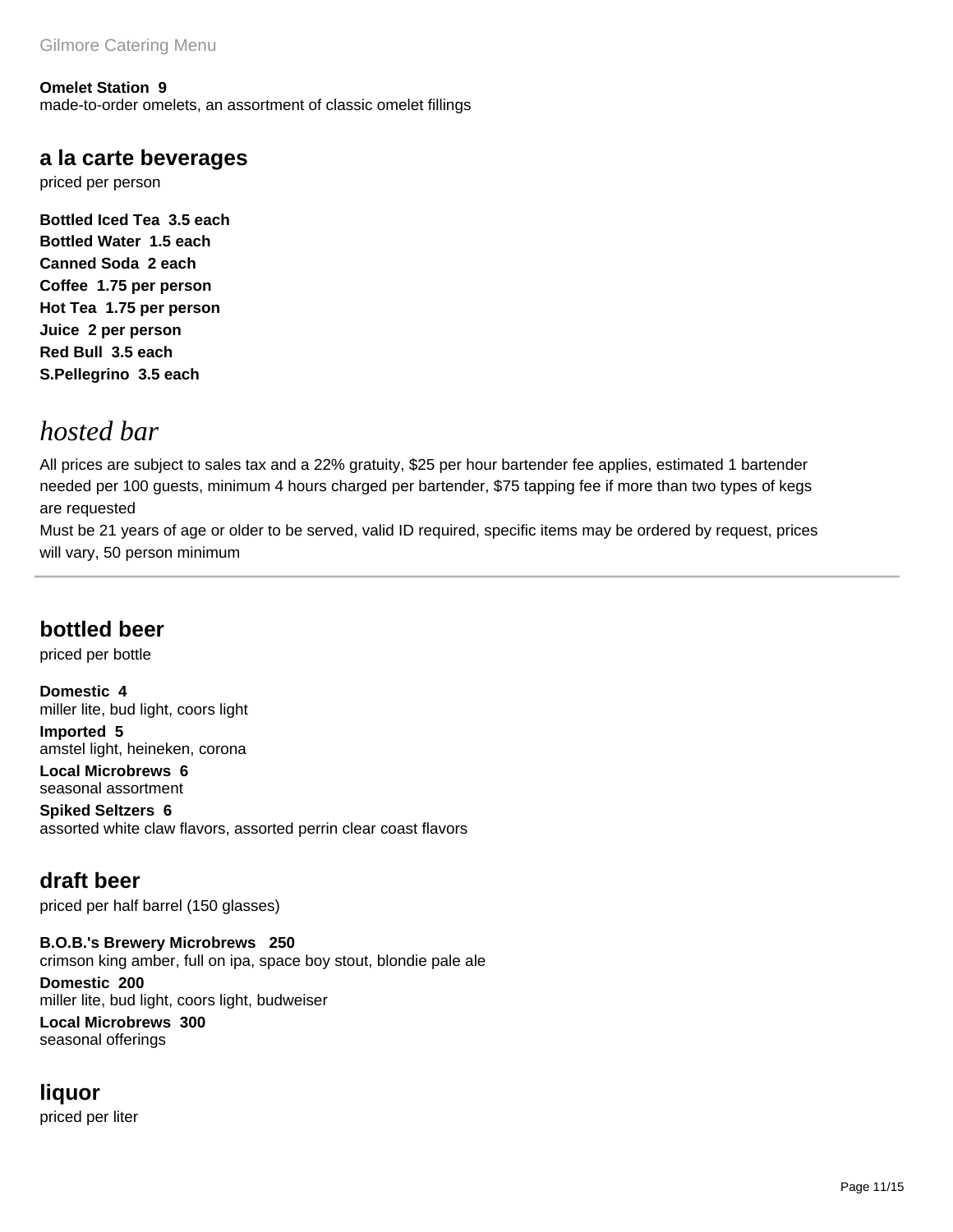#### **Call 75**

tito's, dewar's, captain morgan, bacardi, jack daniels, jim beam, beefeater, sauza

### **Premium 85**

bulleit, ketel one, mt gay, hendrick's, johnny walker, cazadores, jameson

## **local spirits**

#### **Eastern Kille Distillery**

michigan straight bourbon whiskey

### **Long Road Distillers**

vodka, dry gin, michigin, aquavit, raspberry liqueur, michigan cherry liqueur, amaro coffee liqueur, orange liqueur

#### **New Holland Spirits**

knickerbocker gin, knickerbocker blueberry, freshwater rum, beer barrel bourbon

**Wise Men**  vodka

### **cocktails**

priced per drink

### **Blood Orange-Honey Old Fashioned**

bulleit bourbon, michigan honey syrup, muddled blood orange, orange bitters

#### **Blueberry Thyme Lemonade**

knickerbocker blueberry, muddled blueberries, fresh thyme syrup, fresh lemon juice

### **Cucumber Mintini**

ketel once cucumber mint, muddled cucumbers, mint syrup, fresh lime juice, soda

### **Elder G&T**

long road gin, edlerflower liqueur, elderflower fever tree tonic water, fresh lime juice

### **French Rose**

tito's handmade vodka, long road raspberry liqueur, fresh lemon juice, simple syrup, bubbly, rose water, mint bitters

#### **Grapefruit Rose Sangria**

ketel one botanicals grapefruit & rose, pinot grigio, grapefruit juice, rosemary syrup, fresh fruit, spritz

#### **Lavender Mule**

tito's handmade vodka, laveder syrup, fresh lime juice, ginger beer, lavender garnish from the the bob's live wall

#### **Michigan Manhattan**

eastern kille michigan straight bourbon whiskey, long road michigan cherry liqueur, sweet vermouth, orange bitters

### **Not A Big Dill**

long road aquavit, long road raspberry liqueur, fresh lime juice, basil syrup

### **Peach Blossom**

### **Superfruit Punch**

new holland freshwater rum, rumhaven coconut water rum, coconut water, mangosteen, spritz

### **Tequila Mockingbird**

sauza blanco, muddled watermelon and jalapenos, agave syrup, fresh lime juice, spritz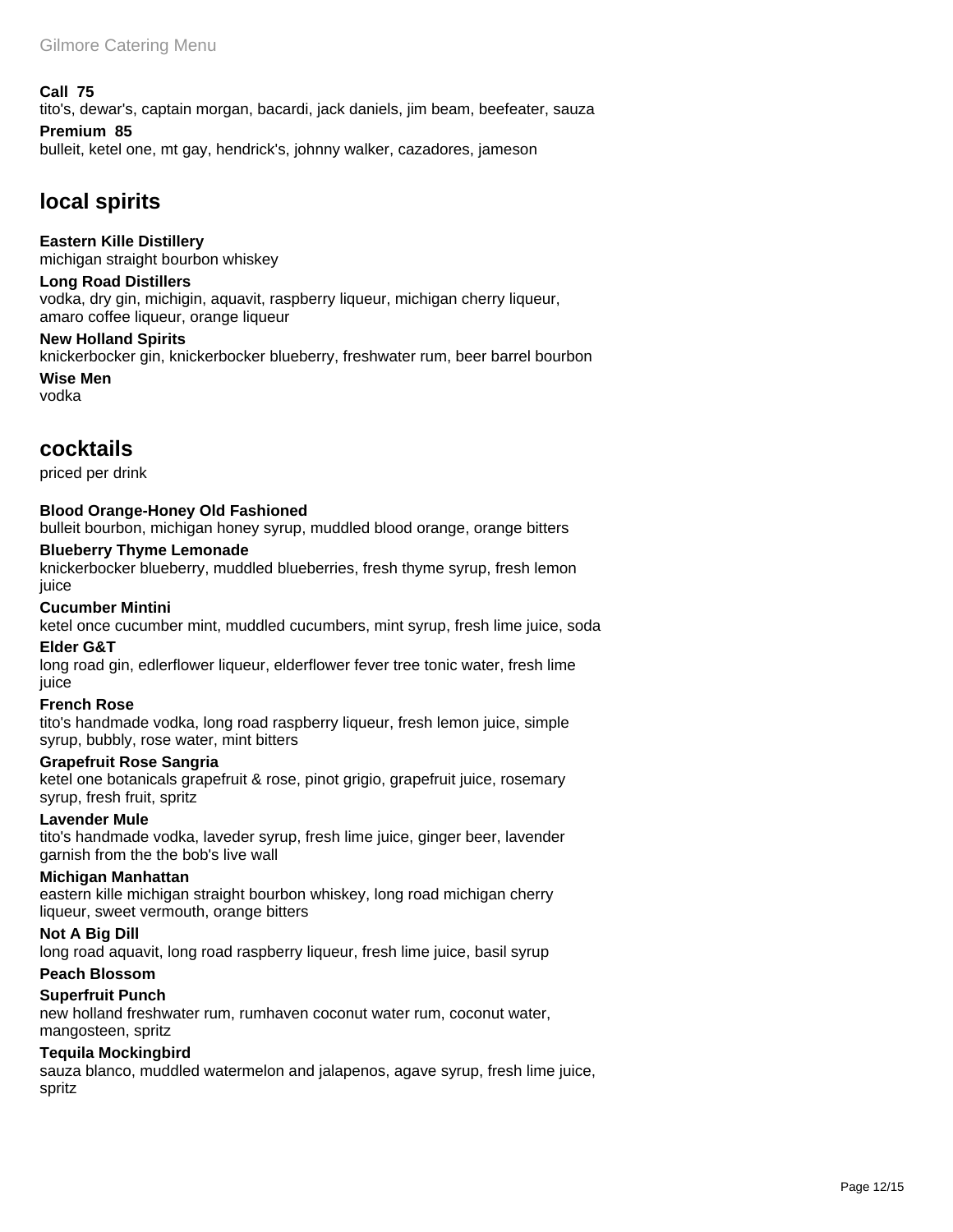### **signature mocktails**

priced per drink

# **canned cocktails**

### **white wine tier 1**

20 per bottle

**Brut**  wycliff, ca

**Chardonnay**  salmon creek, ca

**Moscato**  piquitos, valencia, spain **Pinot Grigio** 

folonari, italy

**Riesling**  washington hills, columbia valley, wa

**Rose**  la playa estate, colchagua valley, rapel valley, chile

**Rose**  wycliff, ca

**Sauvignon Blanc**  santa rita, chile

### **red wine tier 1**

20 per bottle

**Cabernet Sauvignon**  salmon creek, ca **Merlot**  walnut crest, chile

**Pinot Noir**  gnarly head, ca

**Red Blend**  1924 gnarly head, ca

### **white wine tier 2**

28 per bottle

**Brut**  saint hilaire, blanquette de limoux, france

**Chardonnay**  rodney strong, sonoma, ca

**Pinot Grigio**  bower's harbor, mi

**Reisling**  black star farms, mi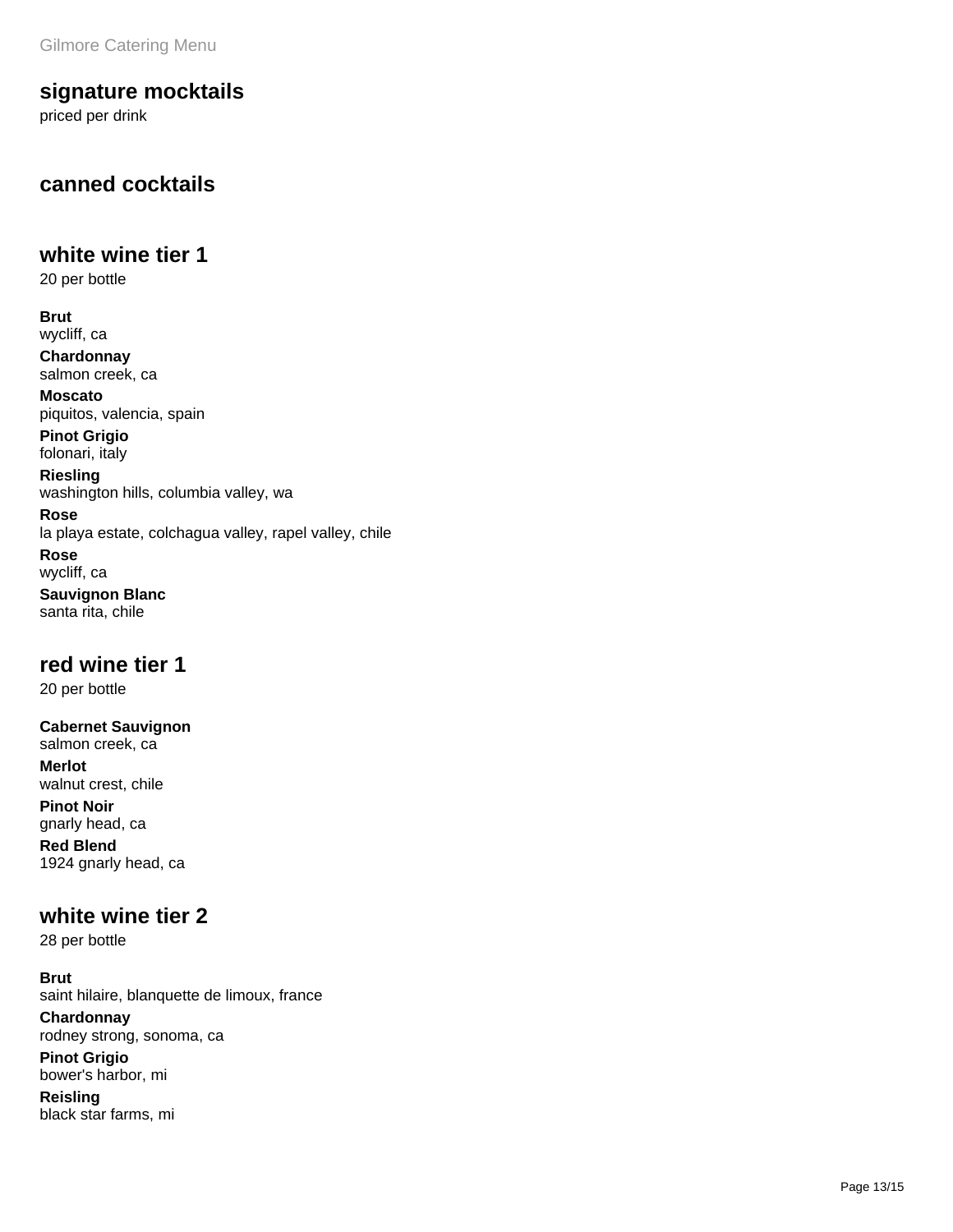**Rose**  kim crawford, marlborough, new zealand **Sauvignon Blanc**  kim crawford, marlborough, new zealand **White Blend**  caymus conundrum, ca

## **red wine tier 2**

28 per bottle

**Cabernet Sauvignon**  grayson cellars, ca

**Cabernet Sauvignon**  bonanza, ca

**Malbec**  don rodolfo, mendoza, argentina

**Merlot**  decoy (by duckhorn),columbia valley, wa

**Pinot Noir**  anthony & dominic, north coast, ca

**Red Blend**  whiplash, ca

**Zinfandel**  zinphomaniac, sonoma county, ca

## **white wine tier 3**

48 per bottle

**Chardonnay**  sonoma cutrer, russian river valley, ca

**Chardonnay**  duckhorn, napa valley, ca

**Pinot Grigio**  santa margherita, italy

**Rose** 

chateau d'esclans whispering angel, cotes de provence, france

### **Sauvignon Blanc**

rombauer, napa valley, ca

**White Blend**  orin swift mannequin, ca

# **red wine tier 3**

48 per bottle

**Cabernet Sauvignon**  justin, paso robles, ca **Cabernet Sauvignon**  black stallion, napa valley, ca **Merlot 58**

duckhorn, napa valley, ca **Pinot Noir**